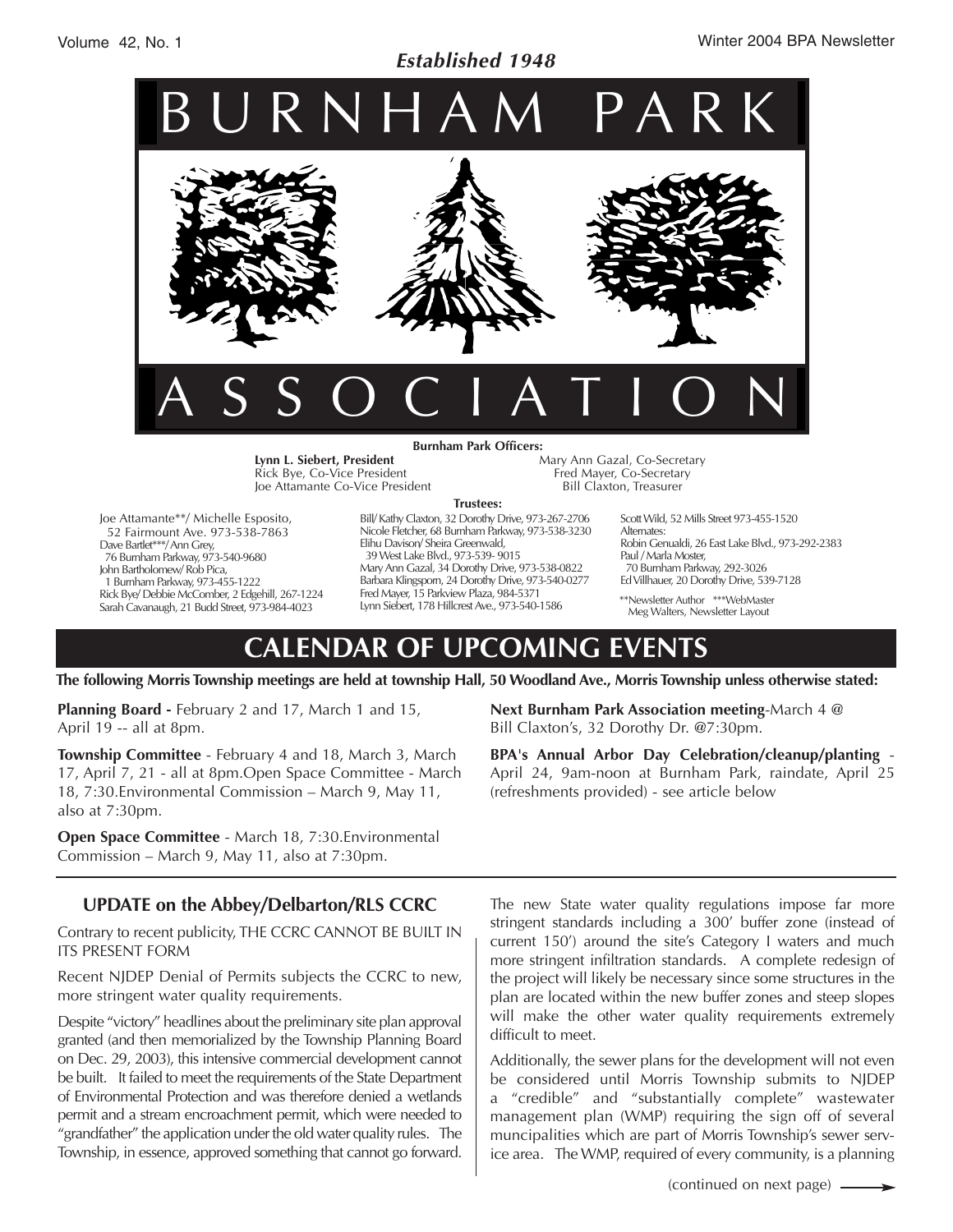document which shows how the municipality expects to grow while ensuring adequate wastewater capacity and protection of the town's environment.

The WMP submitted by Morris Township in July and cited by the DEP in October for "substantial deficiencies", has yet to receive state approval.

Other hurdles include the recent decision by the Great Swamp Watershed to appeal the Nov. 6th spot zoning decision. Additionally, in coming months, the State plans to institute new regulations to more strictly protect endangered and threatened species habitat such as that found on the Abbey property.

#### **Additional facts to bear in mind:**

The monks are NOT going to be living in the CCRC. Spokesman Anthony Cicatiello stated they would continue to live in the Abbey.

The monks are NOT going to be taking care of residents of the CCRC. RLS will administer the CCRC and will provide all staffing.

The purpose of the CCRC is to generate money (nearly \$100 million in initial entrance fees and nearly \$10 million annually).

#### **If the plans as currently drawn were to go into effect:**

According to public hearing testimony on 9/10/03 by Sean Kelly, VP for Development of RLS, anyone who purchased long term care insurance cannot use it if that person resides in the CCRC. According to CCRC spokesman Kelly, the CCRC will provide its own care and personnel…no one can bring in any additional personal caregivers (including relatives) to assist a resident.

Approximately 3,153 trees will be removed from the property if the plans were to go forward (including 289 large, "specimen" trees with  $24$ " or greater diameters) – to be "replaced" by approximately 1,000 trees (of 2 1/2"-3" diameters, according to the Star Ledger, 9/18/03)

The initial soil removal plans proposed removal of approximately 334,000 cubic yards of soil removed from the site – and required approximately 38 trucks per hour (19 exiting, 19 returning), 7 hrs., each day, over 8 consecutive months to accomplish. A second scenario, approved by the Morris Township Planning Board, calls for the removal off-site of approximately 230,000 cubic yards of soil, and using the remaining 100,000 cubic yards to raise the proposed new athletic fields approximately 6'). In either scenario, no destination for the soil has yet been identified.

Ball fields with loudspeaker systems and large parking areas (with lights) are located within 250 feet of Sugarloaf Rd. (and adjacent Jockey Hollow National Park)

There will be up to 2,260 lineal feet of retaining walls – many 12' in height and, in some cases, in a stepped arrangement – combining to reach a total of at least 20' in height

The main building will include 7 connected sections…most being several stories high…

The much vaunted "open space" to be preserved will NOT be available or open to the public and is land that could not be developed anyway under existing environmental regulations

**Bottom Line: This is FAR FROM OVER**….and the outcome is

certainly NOT a "done deal" for the Abbey.

**What can you do to help?** Write to the Governor and to Commissioner Campbell. Support their firm stance against sprawl (such as this proposed development) and their actions to strengthen protections for clean water, endangered and threatened species habitat and environmentally sensitive areas in general.

#### *Addresses:*

The Honorable James McGreevey, Governor/ State of New Jersey/ Statehouse/ PO Box 001/ Trenton, NJ 08625-0001 and Bradley Campbell, Commissioner/ NJ Department of Environmental Protection/ PO Box 402/ Trenton, NJ 08625-0402

### **New Jersey's new clean water rules are hailed as boon to Morris County**

The new stormwater rules calling for 300' buffers around designated category 1 streams, cleaner stormwater runoff, as well as increased infiltration (water that flows directly back into the ground), were hailed in the "Daily Record" by Ray Zabihach, director of Morris County Planning Board, as "a positive development, we have a chance to make things better."

The new rules cover residential developments, as well as highways, hospitals and other construction projects. And in the same article, DEP commissioner Campbell said that studies indicate that up to 1/2 of surface water pollution is caused by non-point pollution and stormwater runoff.

Planning director Zabihach also said these rules require that developers produce no more runoff from a developed site than what was produced prior to development. Although it will take years to reduce depletion of the county's water supply, according to Zabihach, "this is a start."

#### **Polluters beware: NJDEP to seek "natural resource damages"**

"Natural resource damages", as they are known, could, as reported in The NY Times "create hundreds of millions of dollars in additional costs for NJ businesses, especially any heavily polluting chemical and petrochemical companies." New Jersey will initially focus on areas of significant groundwater contamination. Although such damages were collected in the past, they were generally only assessed for catastrophic events such as oil spills. New Jersey's program would be the first concerted attempt to seek compensation for environmental restoration following routine pollution: "Like in other states, our natural resources have been diminished far more by the accretion of smaller environmental insults from various sources of contamination, and it would shortchange the public interest if we write off these claims instead of pursuing them.", said Bradley Campbell, NJ Commissioner of Environmental Protection. These regulations, first developed under the Whitman administration, have until now been rarely enforced. Please note that some record fines have already been levied and collected against major NJ companies such as Honeywell and others.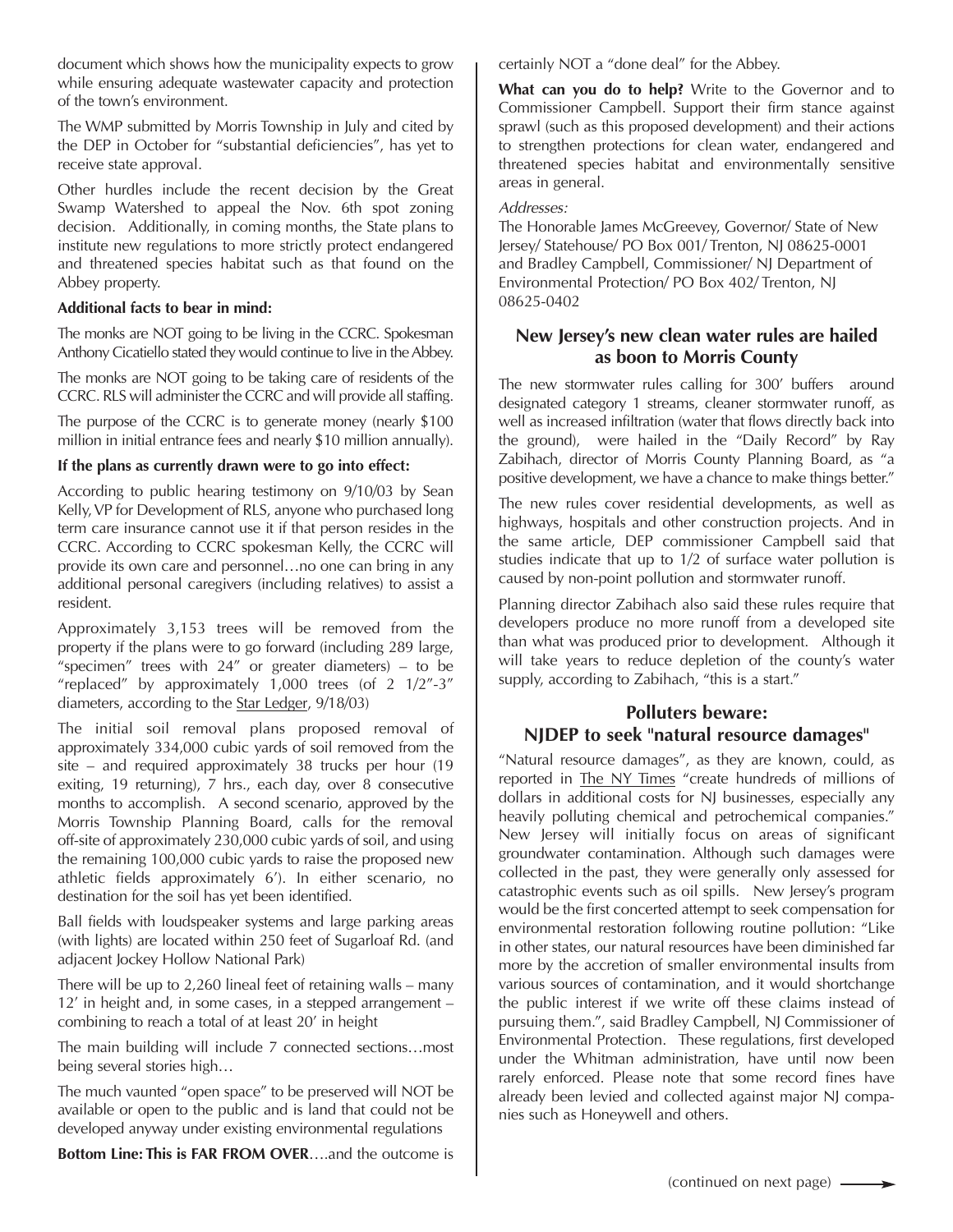# **Morristown/Township environmental and open space meetings highlight issues**

At the second public hearing hosted by the Township Open Space Committee on Jan. 15, 2004, facilitators from the Morris Land Conservancy presented a preliminary Recreation and Open Space Inventory (ROSI) map, reviewed points raised at the first public hearing (Nov. 13, 2003) and suggested improvements such as creating several overlay maps including a "greenway" map (as a guide for preservation), a "trail" map (perhaps linking adjacent towns) and a "water recharge" map to target sensitive areas for preservation(and which would strengthen applications to the county for open space funds since natural resources are critical to grant approval). Fred Rossi, Township Administrator, confirmed the "encumbered," open space status of the Jones Woods Reservoir (the pond), but Committee Members Watson and Nace indicated that Morris Township still wishes to keep its "set aside" 20 acres in Jones Woods rather than convert it to protected open space status (despite its suitability for such). Recent open space purchases of the Spence and Lupo properties in Washington Valley and plans to upgrade the mapping with GIS data were also discussed.

Morristown's Environmental Commission received a grant from the Association of NJ Environmental Commissions (ANJEC), and a matching grant from the Town Council to prepare an Open Space and Recreation Plan for Morristown. When completed, the plan will provide an inventory of Morristown's open spaces and recommend how best to preserve and protect them consistent with historical preservation, recreation, and environmental conservation. The initial phase of this project to identify, inventory and recommend land for preservation began with a public hearing on January 14 conducted by the Environmental Commission. Several applications for open space were approved. NJ will provide low interest loans, if land to be purchased involves some water quality protection element. After a second public hearing, the Commission's recommendations go to the Morristown Planning Board for approval and incorporation into the town's Master Plan.

Preservation of high water quality was also a theme of the Morris Township Environmental Commission's Jan. 13 meeting. Special guest speaker Joan Helinski, water quality expert for Southeast Morris County Municipal Utilities Authority (SMCMUA), discussed wellhead protection and presented possible model ordinances to accomplish such protection for Morris Township. As a chemist for Watershed Management Area 3, and regulatory compliance officer at SMCMUA, Ms. Helinski is addressing concerns about Black Brook, Todd and Wing wells, as well as maintenance of surface water quality.

At the request of the committee, she was asked to return at some future meeting with additional "break out" details on water quality at specific wells and service areas, and for further discussion of wellhead protection measures.

# **Get down and dirty on Arbor Day!**

Where can you "dish the dirt" with like-minded neighbors and others who share your inclinations and still come away clean?

To find out, come join neighbors and other volunteers for the

Burnham Park Association's annual Arbor Day event on Saturday, April 24 at the Burnham Park gazebo. Sarah Cavanaugh, our own landscape designer and all around taskmaster, promises rewarding work as we continue our efforts to restore the riparian buffer zone around the pond. We usually begin around 9am. Whether you volunteer for an hour or for several, you'll have fun (we provide refreshments) and go home, maybe a little tired, but gratified that you not only met some wonderful people, but did your part to beautify and preserve our community gem: Burnham Park! Bring spades, rakes, work gloves, hat, etc. Rain date is Sunday, April 25.

## **Flash!**

# **Do you hate meetings but love your computer?**

The Burnham Park Association is searching for a webmaster to maintain our site. If you would like to help and are so inclined, or know someone with the skills and interest, please call BPA President Lynn Siebert @ 973-540-1586, or Joe Attamante@ 973-538-7863. Please check the website: www.burnhampark.org

**SAVE THE DATES!** Saturday, March 20th, 2004 New Jersey Environmental Federation's 18th Annual Conference NEW JERSEY ~ MOVING INTO THE VANGUARD: PROTECTING PUBLIC HEALTH & THE ENVIRONMENT 9 a.m. ~ 5 p.m. at Princeton University Friend Center, Princeton, NJ Featured Workshops: \*Drinking Water Protections \*Precautionary Principle & Children's Health \*Environment & Labor Working Together \*Using NJDEP Right to Know Data \*Environmental Justice \*Healthy Schools \*Water & Sprawl \*Food Safety Key Note Speaker: NJ Governor James E. McGreevey (invited) & Ted Schettler, M.D., \*Science Director, Science and Environmental Health Network , practicing physician, Boston Medical Center & East Boston Neighborhood Health Center and Author, In Harm's Way: Toxic Threats to Childhood Development Conference registration (includes coffee, snacks, lunch & reception) is \$30 per person, \$25 per person for groups of 5 or more. \$25 per person registering before March 10, 2004, and \$15 for students. To register with a credit card, please call Jenny Vickers at 732-280-8988. For more information, email jvickers@cleanwater.org : 1002 Ocean Avenue, Belmar, NJ 07719 Ph: (732) 280-8988 Fax: (732) 280-0371 www.cleanwateraction.org

Saturday, March 13th - VERNAL POOLS/ DEP TRAINING - Somerset Co. Environmental Education Center, Lord Stirling Rd., Basking Ridge, NJ- The NJDEP will train volunteers to assist the State Division of Fish and Wildlife in collecting information to identify vernal habitats that receive special protection under freshwater regulations. (These are the breeding habitats for several endangered species). To inquire or register, call (908) 735-8975 or email vernalpools@yahoo.com

Want to Adopt a stream!? Learn how on Sunday May 2, 2004 at the Great Swamp Outdoor Education Center, Southern Blvd., Chatham from 10am-3pm under the expert guidance of a DEP "ambassador". For questions or to register for this program, sponsored by the Morris County Park Commission, call Jennifer Brine or Mindy Becker @ 973-635-6629.